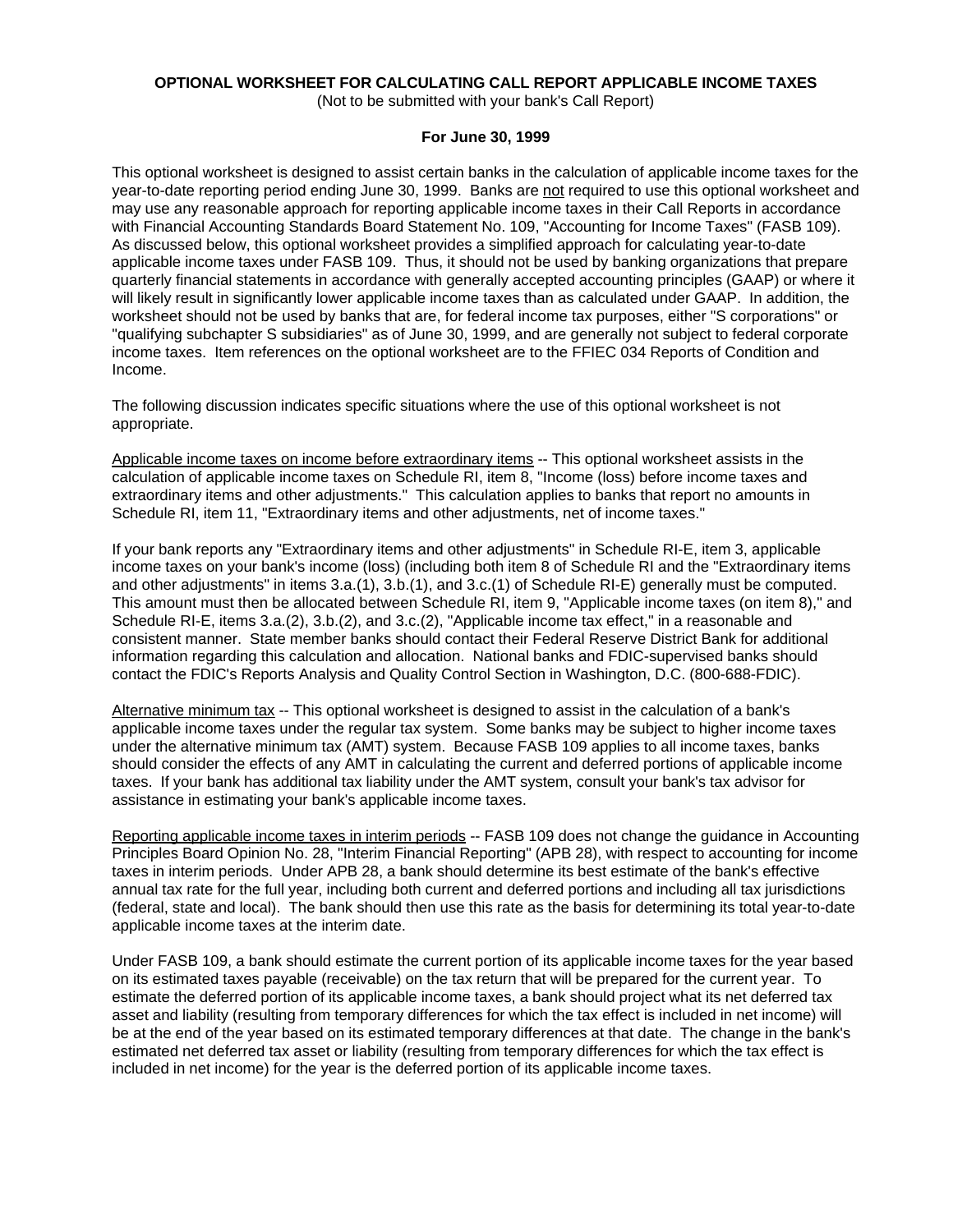To arrive at the estimated annual effective tax rate, a bank should divide its estimated total applicable income taxes (current and deferred) for the year by its estimated pretax income for the year (excluding extraordinary items). This rate would then be applied to the year-to-date pretax income to determine the year-to-date applicable income taxes at the interim date.

Many banks, or their parent holding companies, will perform the calculation of income tax expense in accordance with FASB 109 and APB 28 when preparing their quarterly GAAP-based financial statements. These banks should determine their applicable income taxes for the year-to-date reporting period covered by the Call Report in a similar manner. Accordingly, these banks should not use this worksheet.

In contrast, some banks may not have determined their interim period income taxes using the estimated annual effective rate. For these banks, estimating the annual effective tax rate under the liability method may be difficult. These banks may find it less burdensome to estimate their year-to-date applicable income taxes based upon their deferred tax asset or liability balances at the end of the quarter, rather than projecting these amounts through the end of the year. This optional worksheet follows this approach. A bank may use this approach if it will not likely result in significantly lower year-to-date applicable income taxes than as calculated under FASB 109 and APB 28. Otherwise, a bank should follow some other reasonable approach for calculating applicable income taxes in interim periods in accordance with FASB 109 and APB 28.

\* \* \* \* \* \* \* \* \* \* \* \* \* \* \* \* \* \* \* \* \* \* \* \* \* \* \* \* \* \* \* \*

**CALCULATION OF SCHEDULE RI, ITEM 9, "APPLICABLE INCOME TAXES (ON ITEM 8)" UNDER THE REGULAR TAX SYSTEM** [Applicable income taxes on Item 8 include both amounts currently due (or refundable) calculated in Section A and deferred income taxes calculated in Section B.]

| А.   | Income taxes due (refundable) for the year to date<br>(i.e., current portion of applicable income taxes)                                                                                                  |       |
|------|-----------------------------------------------------------------------------------------------------------------------------------------------------------------------------------------------------------|-------|
| A.1. | Schedule RI, Item 8, "Income (loss) before income taxes and extraordinary                                                                                                                                 |       |
| A.2. | Schedule RI, Item 1.d.(1)(b), "Interest income on tax-exempt securities<br>issued by states and political subdivisions in the U.S."                                                                       | $(-)$ |
| A.3. | Schedule RI, Memorandum Item 3, "Estimated income on tax-exempt loans<br>and leases to states and political subdivisions in the U.S."                                                                     | $(-)$ |
| A.4. | Other income included in Schedule RI, Items 1, 5, and 6 (if any) which is<br>not subject to federal income taxes during the current period                                                                | $(-)$ |
| A.5. | Other income not included in Schedule RI, Item 8 (if any) which is subject to                                                                                                                             | $(+)$ |
| A.6. | Schedule RI, Memorandum Item 1, "Interest expense incurred to carry<br>tax-exempt securities, loans, and leases acquired after August 7, 1986,<br>that is not deductible for federal income tax purposes" | $(+)$ |
| A.7. | All other expenses included in Schedule RI, Item 8, that are not deductible<br>for federal income tax purposes in the current period                                                                      | $(+)$ |
| A.8. | Other expenses not included in Schedule RI, Item 8, that are deductible for                                                                                                                               | $(-)$ |
| A.9. | Year-to-date income currently subject to federal income taxes before state<br>and local income taxes (Line A.1 minus Lines A.2, A.3, A.4, and A.8,                                                        |       |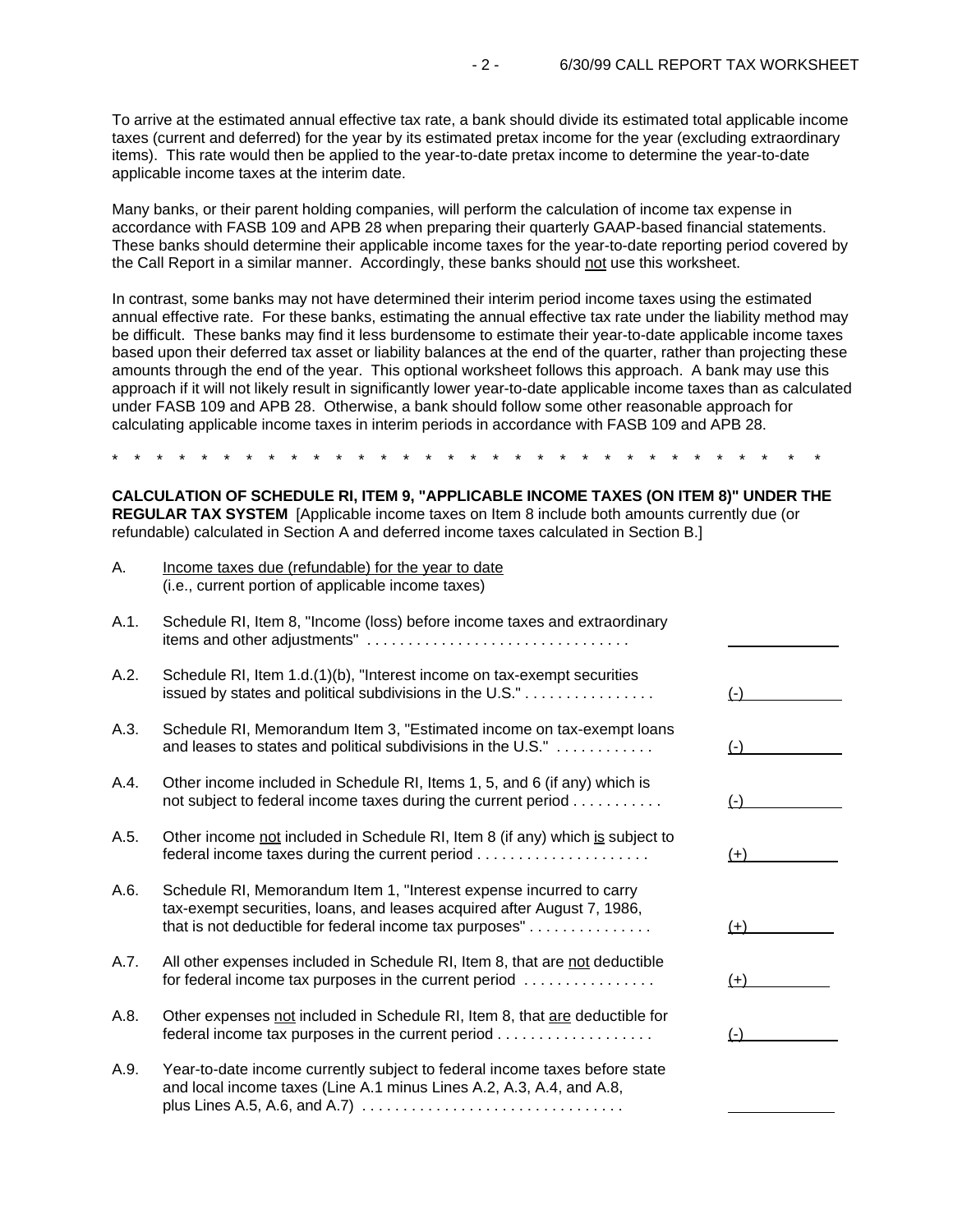l l l  $\ddot{\phantom{a}}$ A.10. State and local income taxes due (refundable) for the year to date (If the state and local tax laws applicable to your bank do not differ significantly from federal income tax laws, an estimate of state and local income taxes can be obtained by multiplying Line A.9 by the applicable state and local income tax rate.) . . . . . . . . . . . . . . . . . . . . . . . . . . . . . . . (-) A.11. Year-to-date federal taxable income (Line A.9 minus Line A.10) . . . . . . . . .  $\times 2$ A.12. Annualized federal taxable income (Line A.11 multiplied by 4) . . . . . . . . . . A.13. Net operating loss (NOL) carryforwards available at January 1, 1999, to offset annualized federal taxable income (amount reported on this line should not exceed the amount reported on Line A.12) . . . . . . . . . . . . . . . . (-) A.14. Annualized income currently subject to federal income taxes (Line A.12 minus Line A.13) . . . . . . . . . . . . . . . . . . . . . . . . . . . . . . . . . . A.15. Annualized federal income taxes currently due (refundable) on amount shown on Line A.14 (Calculate this amount using the "Federal Income Tax Rates for Banks" at the end of this worksheet) ................  $\times 0.5$ A.16. Year-to-date federal income taxes currently due (refundable) on amount shown on Line A.15 (Line A.15 multiplied by  $0.25$ )  $\dots$ .............. A.17. Year-to-date federal income tax credits (if any) . . . . . . . . . . . . . . . . . . . . (-) A.18. State and local income taxes due (refundable) for the year to date (from Line A.10 above) . . . . . . . . . . . . . . . . . . . . . . . . . . . . . . . . . . . . . (+) A.19. Total income taxes currently due (refundable) for the year to date (Line A.16 minus Line A.17 plus Line A.18) . . . . . . . . . . . . . . . . . . . . . . .

## B. Deferred income tax expense (benefit) for the year to date (i.e., deferred portion of applicable income taxes)

This section provides guidance for the determination of the deferred portion of applicable income taxes for the year to date under FASB 109. This calculation considers federal, state and local income taxes.

Deferred income tax expense (benefit) for the reporting period ending June 30, 1999, is generally measured in this worksheet as the change in the bank's net deferred tax assets or liabilities during the year-to-date period. Therefore, your bank should calculate its net deferred tax assets/liabilities at June 30, 1999, and compare this amount to the amount of your bank's net deferred tax assets/liabilities at December 31, 1998. A portion of the difference between these two amounts will be the deferred income tax expense (benefit) for the reporting period ending June 30, 1999. The remainder of the change in the net deferred tax assets/liabilities for the period generally should be charged or credited directly to the separate component of equity capital for "Net unrealized holding gains (losses) on available-for-sale securities" (Schedule RC, item 26.b). The following steps assist in the calculation of these amounts.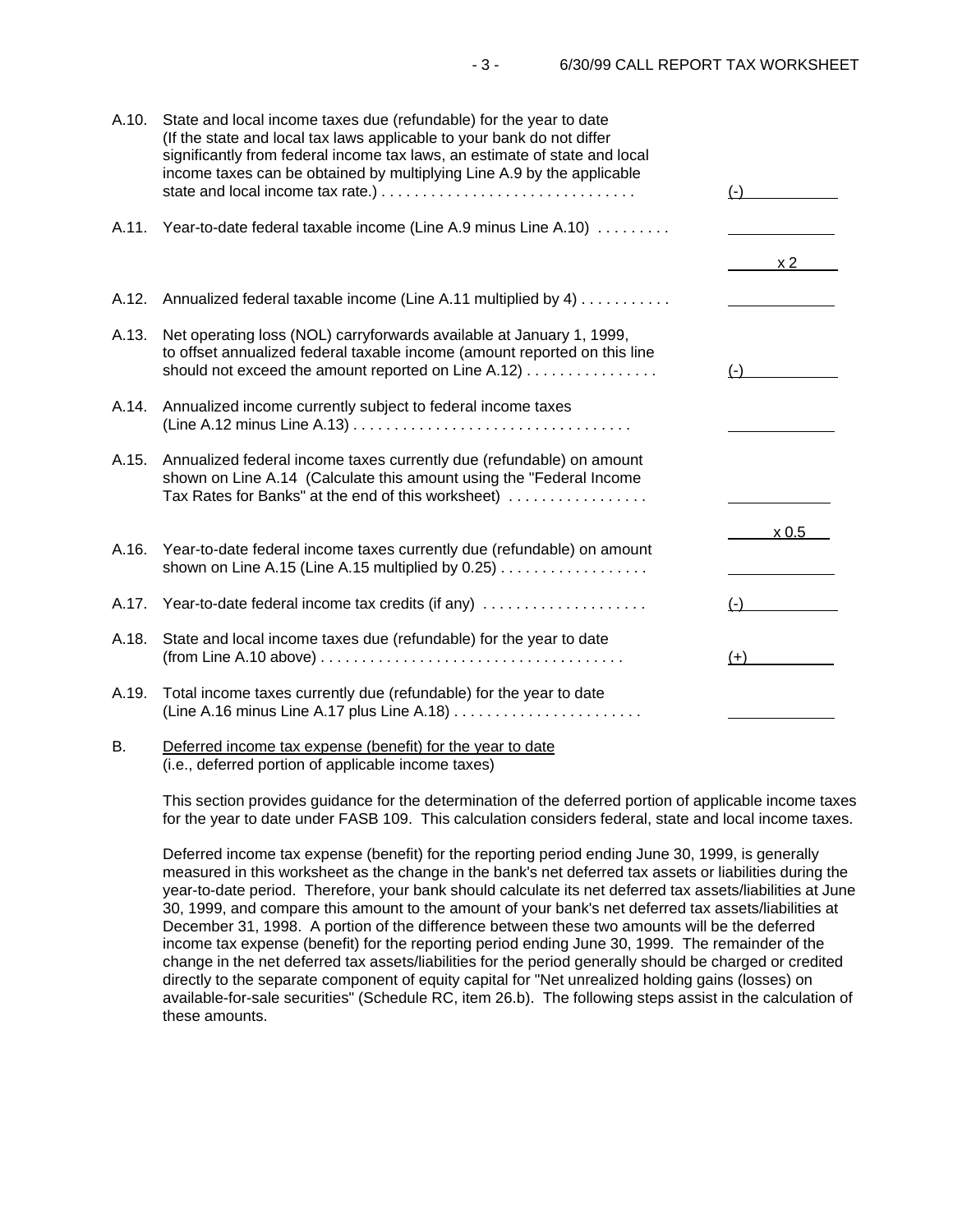### B.1. Identify types and amounts of temporary differences

Temporary differences essentially consist of all differences between the book and tax basis of a bank's assets and liabilities. In identifying these basis differences, a bank should consider assets and liabilities that may not exist on its books (such as repairs capitalized for tax purposes but expensed on the bank's books and Call Report) as well as assets and liabilities that have no tax basis (such as gains deferred on the bank's books and Call Report which have been recognized for tax purposes).

To ensure all temporary differences are identified, banks should consider preparing a comprehensive tax-basis balance sheet and comparing it to the balance sheet on the bank's Call Report. As these differences are identified, the bank should categorize these amounts as deductible or taxable temporary differences. Also, banks should not include those book-tax basis differences that are not considered temporary differences under FASB 109. One such example is the excess of the cash surrender value of life insurance over premiums paid (if the policy will be held until the death of the insured).

The definition of temporary differences is similar to "timing differences" used under prior GAAP (i.e., Accounting Principles Board Opinion No. 11 (APB 11)). Timing differences under APB 11 were differences between taxable income and pretax income on the bank's books. However, temporary differences as defined under FASB 109 include additional items that were not previously subject to deferred tax accounting. For example, differences between the assigned values and the tax bases of assets acquired and liabilities assumed in a purchase business combination are temporary differences. Refer to the Glossary entry for "income taxes" in the Call Report instructions and to FASB 109 for additional information about temporary differences.

Listed below are some of the assets and liabilities that are frequently reported differently on a bank's federal income tax return than they are on the bank's books and Call Report. A book-tax basis difference for a particular asset or liability may result from one or more temporary differences.

Under FASB 109, the tax effects of most temporary differences are included in a bank's net income. However, the tax effects of certain items specified by FASB 109 are charged or credited directly as a component of a bank's equity capital. The principal item of this type is identified separately below to assist banks in properly recording their income tax amounts under FASB 109.

Some of the items listed below may not involve temporary differences at your bank. Similarly, there may be other differences that exist in your bank that are not listed below. Banks should ensure that they properly identify the appropriate differences specific to their institution.

A bank that can reasonably determine its tax basis balance sheet at June 30, 1999, may use the approach in Section B.1.a. to identify some of its temporary differences. If the tax basis balance sheet information at June 30, 1999, is not readily available, the bank may use the approach in Section B.1.b. to provide a reasonable estimate of the temporary differences at that date. Any bank using Section B.1.b. should ensure that the estimation method used for each temporary difference is appropriate for its facts and circumstances. Otherwise, the bank should make appropriate adjustments to Section B.1.b. or else use Section B.1.a. All banks should complete Section B.1.c. for any other significant temporary differences.

# B.1.a. Differences in book-tax basis approach (COMPLETE ONLY IF A TAX-BASIS BALANCE SHEET IS PREPARED OR AVAILABLE)

Under this approach, record your bank's book and tax bases for the six accounts listed in the following chart. Subtract the tax basis from the book basis to arrive at the difference. Then identify whether the difference is a taxable or deductible temporary difference. Note that a debit (Dr) difference indicates a taxable (T) temporary difference. A credit (<Cr>) difference indicates a deductible (<D>) temporary difference.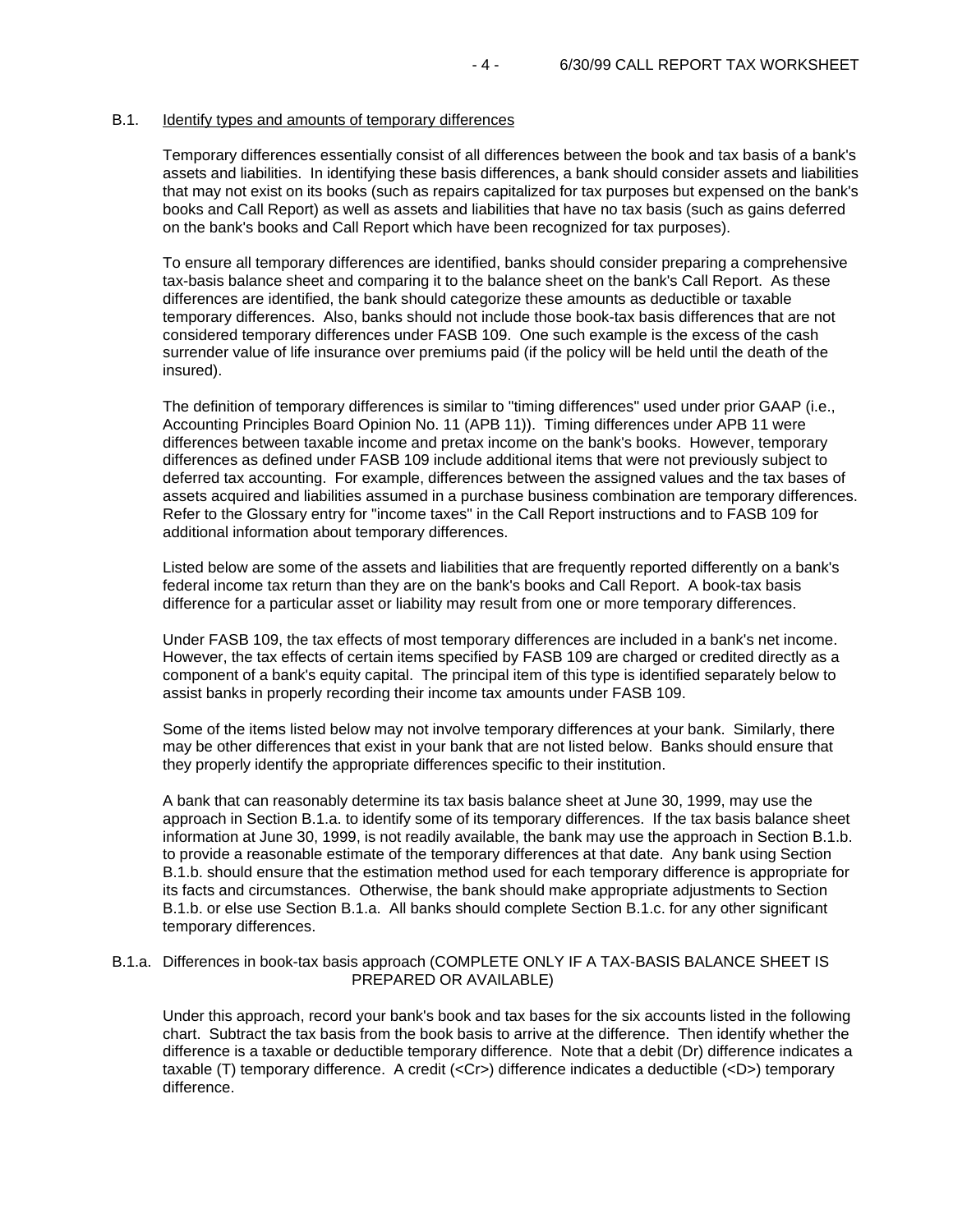B.1.a.1. Temporary differences for which the tax effect is charged or credited directly to equity capital:

|     |                                     | [A]<br><b>Book</b><br><b>Basis</b> | [B]<br>Tax<br><b>Basis</b> | [A]-[B]<br>Differ-<br>ence | Type      |
|-----|-------------------------------------|------------------------------------|----------------------------|----------------------------|-----------|
|     |                                     |                                    |                            |                            |           |
|     |                                     | Dr < Cr                            | Dr < Cr                    | Dr < Cr                    | T <d></d> |
| (1) | Available-for-sale securities       |                                    |                            |                            |           |
|     | recorded at fair value on the books |                                    |                            |                            |           |
|     | and Call Report but recorded at     |                                    |                            |                            |           |
|     | amortized cost on the tax return    |                                    |                            |                            |           |

A bank's available-for-sale securities, while reported at fair value on the books and the Call Report, may or may not be reported at fair value (i.e., "marked to market") on the bank's tax return. Banks should consult their tax advisors when determining the tax status of their available-for-sale portfolio. If a bank's available-for-sale securities are reported differently on the books and Call Report than they are on a bank's tax return, the difference between the book basis and the tax basis of these securities results in a temporary difference and gives rise to a deferred tax asset or liability.

If a bank's available-for-sale securities are also "marked-to-market" on a bank's tax return, there would be no difference between the book and tax basis of these securities. Rather, the amount of the adjustment needed to reflect these securities at their fair value would be included in the bank's current period taxable income. The tax effect of this "mark-to-market" adjustment would be part of taxes currently due or refundable.

B.1.a.2. Temporary differences for which the tax effect is included in net income:

|     |                                                                                                                                                                                                                           | [A]<br><b>Book</b><br><b>Basis</b><br>Dr < Cr | [B]<br>Tax<br><b>Basis</b><br>Dr < Cr | [A]-[B]<br>Differ-<br>ence<br>Dr < Cr | Type<br><u>T<d></d></u> |
|-----|---------------------------------------------------------------------------------------------------------------------------------------------------------------------------------------------------------------------------|-----------------------------------------------|---------------------------------------|---------------------------------------|-------------------------|
| (2) | Loans<br>[e.g., difference due to origination<br>fees and costs deferred and recognized<br>over the life of the loan on the books<br>and Call Report but recognized when<br>received and paid on the tax return]          |                                               |                                       |                                       |                         |
| (3) | Allowance for loan and lease losses (on<br>the books and Call Report)/Tax<br>bad debt reserve (on the tax return) <sup>1</sup>                                                                                            |                                               |                                       |                                       |                         |
| (4) | Other real estate owned<br>[e.g., difference due to writedowns<br>and valuation allowances reflected<br>on the books and Call Report that are<br>not recorded against the tax basis<br>until disposition of the property] |                                               |                                       |                                       |                         |

<sup>1</sup> Savings institutions that previously took bad debt deductions for tax purposes using the percentage-of-taxableincome method set forth in Section 593 of the Internal Revenue Code should treat the book allowance for loan and lease losses as a deductible temporary difference and the excess, if any, of the tax bad debt reserve (that has not yet been recaptured) over the base year reserve balance (generally 1987) as a taxable temporary difference, rather than treating the allowance and the tax bad debt reserve as one difference.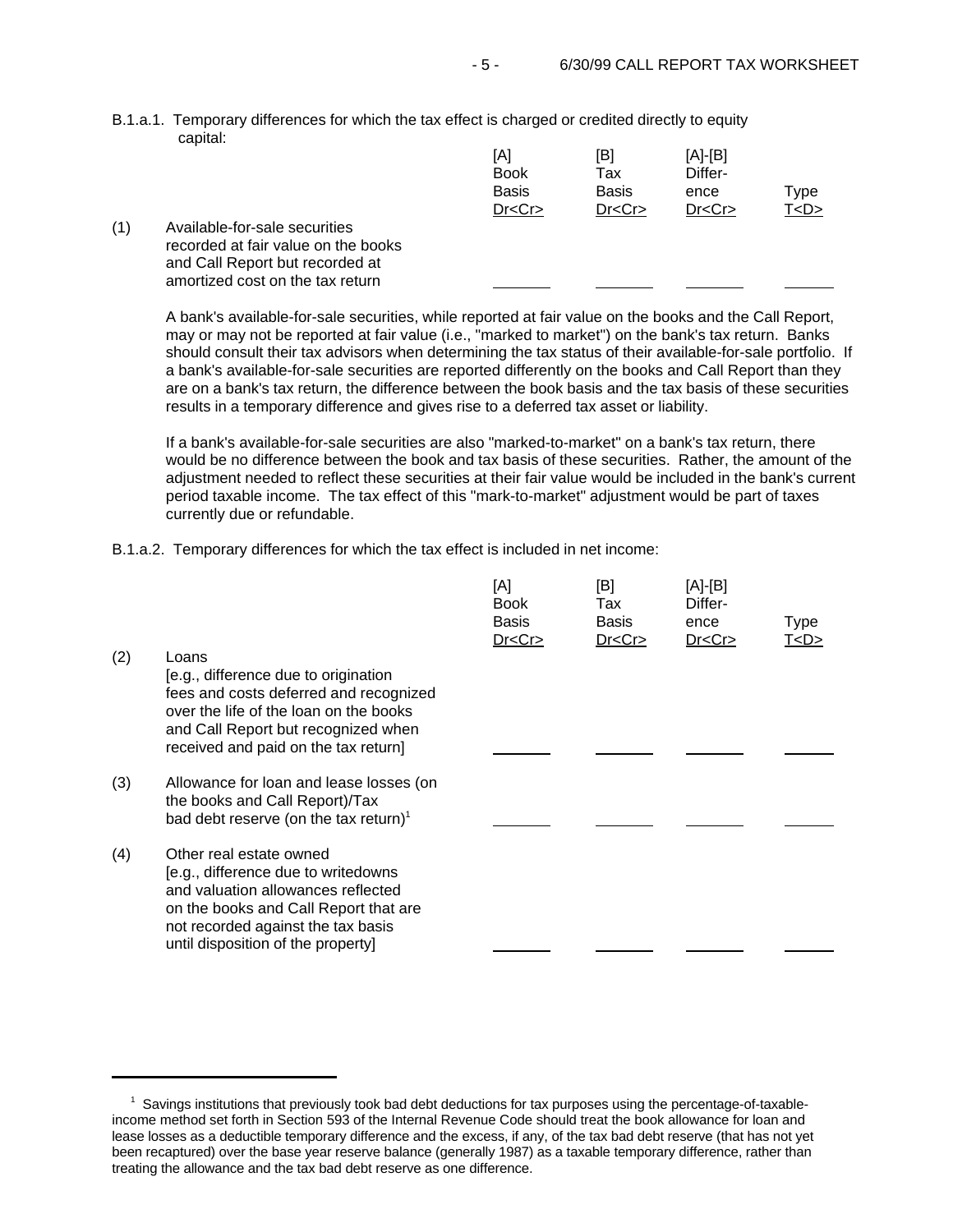| (5) | Bank premises and equipment, net<br>[e.g., difference due to different<br>depreciation methods and rates for<br>book and tax purposes]                                               | [A]<br><b>Book</b><br><b>Basis</b><br>Dr < Cr | [B]<br>Tax<br><b>Basis</b><br>Dr < Cr | $[A]-[B]$<br>Differ-<br>ence<br>Dr < Cr | Type<br><u>T<d></d></u> |
|-----|--------------------------------------------------------------------------------------------------------------------------------------------------------------------------------------|-----------------------------------------------|---------------------------------------|-----------------------------------------|-------------------------|
| (6) | Interest earned, not collected<br>on loans<br>[e.g., difference due to interest<br>on nonaccrual loans not recorded<br>on books and Call Report but<br>recognized on the tax return] |                                               |                                       |                                         |                         |

B.1.b. Rollforward of Temporary Differences Approach (DO NOT COMPLETE IF SECTION B.1.a. WAS COMPLETED)

NOTE: Changes in temporary differences from December 31, 1998, need only be considered if they are significant in amount. If a change is not significant, use the amount of the temporary difference as of December 31, 1998, in the 6/30/99 Temporary Difference column. Note that a debit (Dr) difference indicates a taxable (T) temporary difference. A credit (<Cr>) difference indicates a deductible (<D>) temporary difference.

B.1.b.1. Temporary differences for which the tax effect is charged or credited directly to equity capital:

|     |                                                                                                                                             | Dr < Cr | 6/30/99<br>Temporary<br><b>Difference</b><br>Dr < Cr | Type<br>T < D > |
|-----|---------------------------------------------------------------------------------------------------------------------------------------------|---------|------------------------------------------------------|-----------------|
| (1) | Available-for-sale securities                                                                                                               |         |                                                      |                 |
|     | (To be completed only if available-for-sale securities<br>are reported differently on the books and Call Report<br>than on the tax return): |         |                                                      |                 |
|     | Balance (at fair value) of available-for-sale securities                                                                                    |         |                                                      |                 |
|     | on books and Call Report at 6/30/99                                                                                                         |         |                                                      |                 |
|     | Less: Amortized cost of available-for-sale<br>securities at 6/30/99                                                                         |         |                                                      |                 |
|     | Estimated 6/30/99 temporary difference                                                                                                      |         |                                                      |                 |

NOTE: See the discussion of available-for-sale securities in Section B.1.a.1 above. Banks should consult their tax advisors when determining the tax status of their available-for-sale securities.

B.1.b.2. Temporary differences for which the tax effect is included in net income:

origination costs, on books and Call Report at 6/30/99

 $(2)$ 

|                                                  |         | 6/30/99<br>Temporary<br><b>Difference</b> | Type    |
|--------------------------------------------------|---------|-------------------------------------------|---------|
|                                                  | Dr < Cr | Dr < Cr                                   | T < D > |
| Loans:                                           |         |                                           |         |
| Difference at 6/30/99 approximates the amount of |         |                                           |         |
| deferred loan fee income, net of deferred loan   |         |                                           |         |

l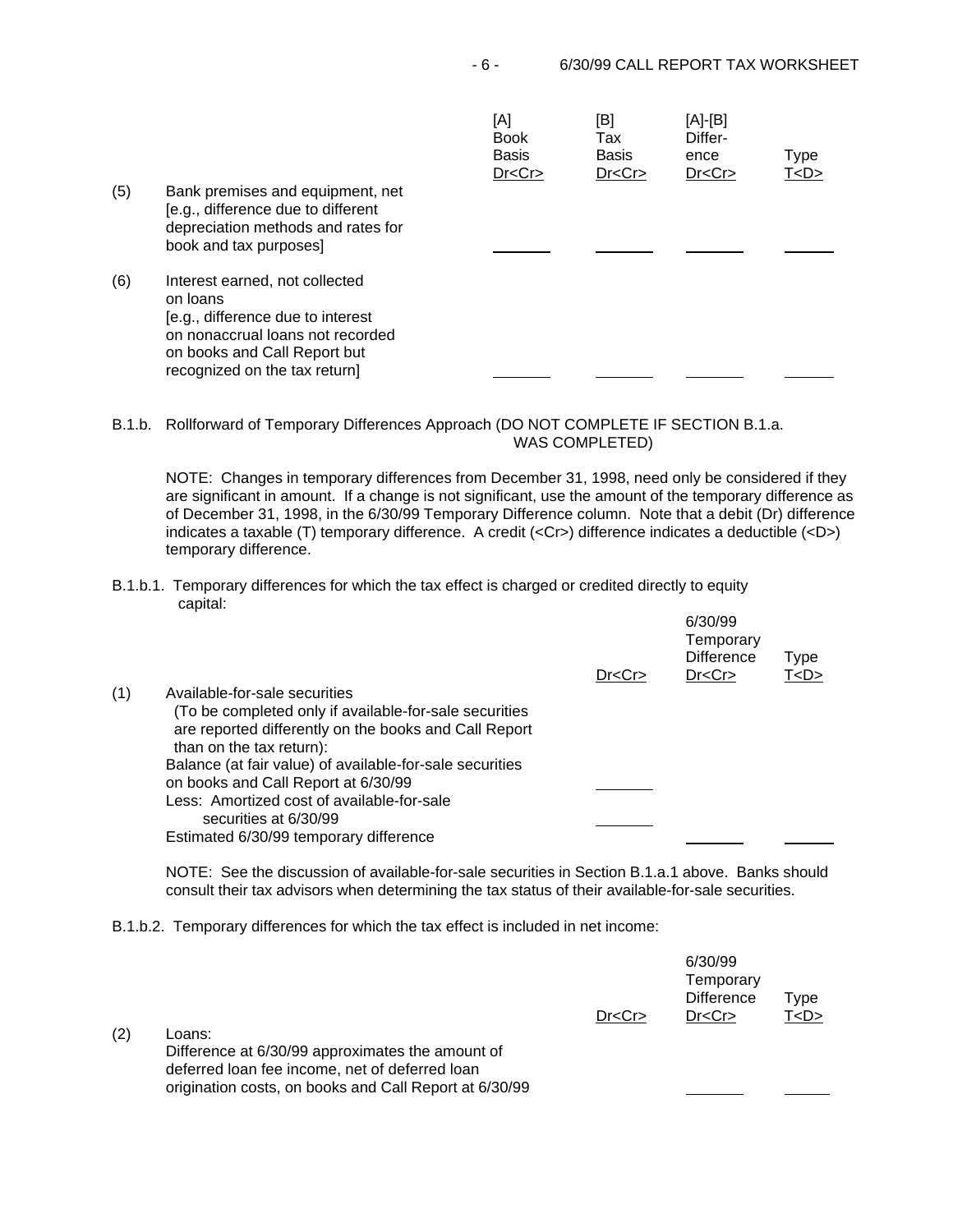- 7 - 6/30/99 CALL REPORT TAX WORKSHEET

|     | Allowance for loan and lease losses: <sup>2</sup>                                                                                                                                                                                                                                                                    | Dr < Cr | 6/30/99<br>Temporary<br>Difference<br>Dr < Cr | <b>Type</b><br>T < D > |
|-----|----------------------------------------------------------------------------------------------------------------------------------------------------------------------------------------------------------------------------------------------------------------------------------------------------------------------|---------|-----------------------------------------------|------------------------|
| (3) | For banks on the specific charge-off method for tax purposes<br>(i.e., for banks with no tax bad debt reserve):<br>Difference at 6/30/99 approximates the balance of the<br>allowance for loan and lease losses on books and<br>Call Report at 6/30/99                                                               |         |                                               |                        |
|     | For banks on the reserve method for tax purposes:<br>Temporary difference at 12/31/98 T <d><br/>Less: Provision for loan and lease losses on books<br/>and Call Report year to date<br/>Plus: Estimated additions to tax reserve year to date*<br/>Estimated 6/30/99 temporary difference</d>                        |         |                                               |                        |
|     | * Generally, this amount may be estimated by multiplying<br>the addition to the bank's tax reserve for 1998 by 0.5.                                                                                                                                                                                                  |         |                                               |                        |
| (4) | Other real estate owned:                                                                                                                                                                                                                                                                                             |         |                                               |                        |
|     | Choose the method from (a) and (b) below that is<br>appropriate for your bank. Do not complete both (a) and (b).                                                                                                                                                                                                     |         |                                               |                        |
|     | (a) Balance of other real estate owned valuation<br>allowances on books and Call Report at 6/30/99 T <d></d>                                                                                                                                                                                                         |         |                                               |                        |
|     | (b) Temporary difference at 12/31/98 T <d><br/>Less: Provisions taken year to date on books and<br/>Call Report for properties held on 6/30/99<br/>Plus: Amount of writedowns taken before 1/1/99 on<br/>books for properties sold year to date<br/>Estimated 6/30/99 temporary difference</d>                       |         |                                               |                        |
| (5) | Bank premises and equipment, net:                                                                                                                                                                                                                                                                                    |         |                                               |                        |
|     | Temporary difference at 12/31/98 T <d><br/>Less: Depreciation recorded on books and<br/>Call Report year to date<br/>Plus: Estimated tax depreciation year to date*<br/>Plus/less: Estimate of difference in book and tax basis<br/>of fixed assets sold year to date<br/>Estimated 6/30/99 temporary difference</d> |         |                                               |                        |
|     | * Generally, this amount may be estimated by                                                                                                                                                                                                                                                                         |         |                                               |                        |

multiplying 1998 tax depreciation by 0.5.

<sup>&</sup>lt;sup>2</sup> Savings institutions that previously took bad debt deductions for tax purposes using the percentage-of-taxableincome method set forth in Section 593 of the Internal Revenue Code should treat the book allowance for loan and lease losses as a deductible temporary difference and the excess, if any, of the tax bad debt reserve (that has not yet been recaptured) over the base year reserve balance (generally 1987) as a taxable temporary difference, rather than treating the allowance and the tax bad debt reserve as one difference.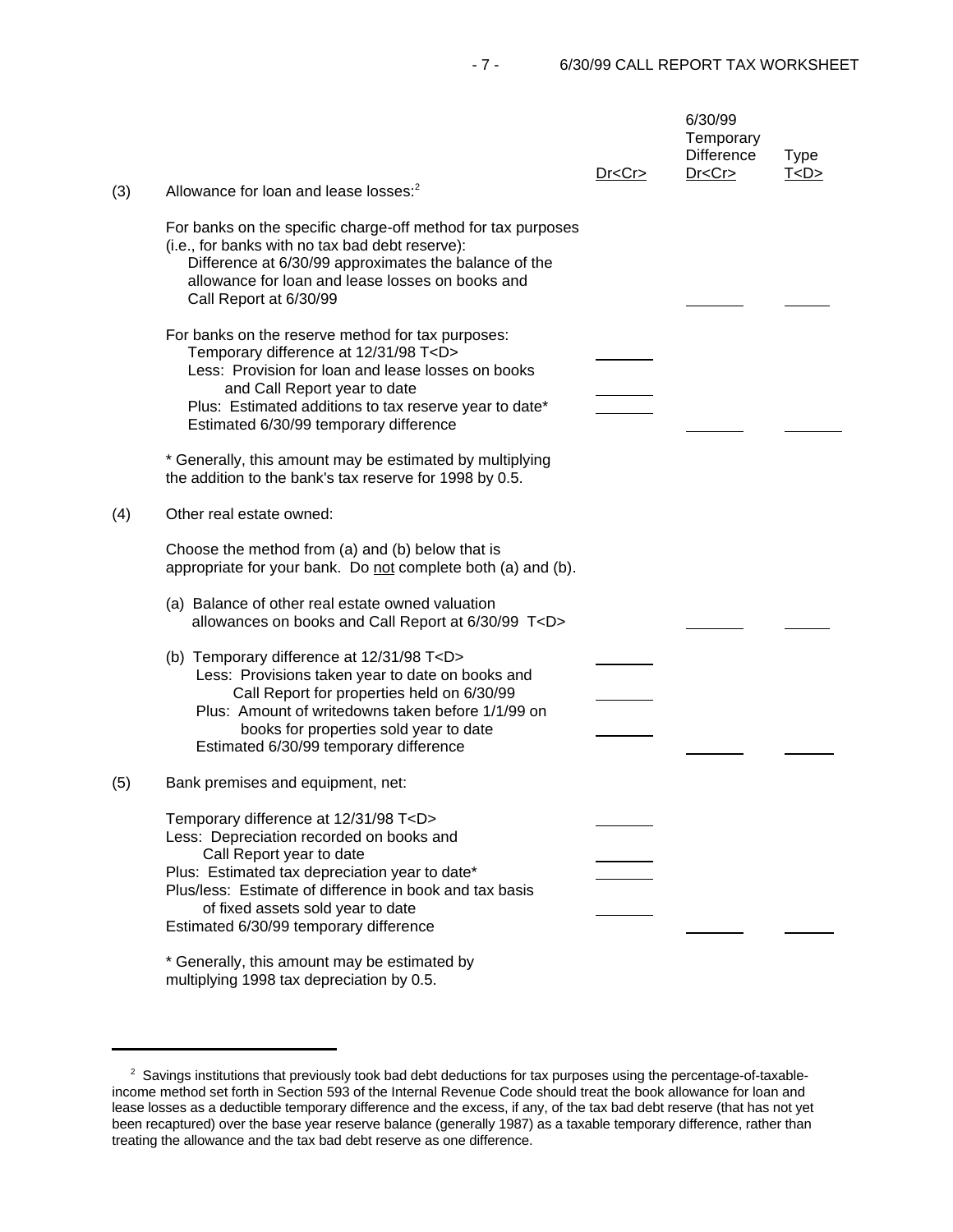L

|     |                                                                                                                         | Dr < Cr | 6/30/99<br>Temporary<br><b>Difference</b><br>Dr < Cr | Type<br><u>T<d></d></u> |
|-----|-------------------------------------------------------------------------------------------------------------------------|---------|------------------------------------------------------|-------------------------|
| (6) | Interest earned not collected on nonaccrual loans:                                                                      |         |                                                      |                         |
|     | Temporary difference at 12/31/98 T <d><br/>Plus: Estimated additional interest on<br/>nonaccrual loans year to date</d> |         |                                                      |                         |
|     | Less: Interest received on nonaccrual<br>loans year to date<br>Estimated 6/30/99 temporary difference                   |         |                                                      |                         |

#### B.1.c. Other temporary differences (TO BE COMPLETED BY ALL BANKS USING WORKSHEET)

If the bank has other material temporary differences, include those differences below. Indicate whether these other temporary differences are taxable or deductible temporary differences. In addition, any differences for which the tax effect is charged or credited directly to equity capital should be designated accordingly.

Examples of other temporary differences include: accrued liabilities or prepaid expenses recorded differently on the books and Call Report than reported on the tax return, differences in the basis of assets and liabilities resulting from business combinations, investments in stock of unconsolidated subsidiaries (undistributed earnings recognized on the books and Call Report but not in the tax return), and intangible assets which have different amortization periods and/or methods used in the tax return than those used on the books and Call Report.

Note that a debit (Dr) difference indicates a taxable (T) temporary difference. A credit (<Cr>) difference indicates a deductible (<D>) temporary difference.

|                              | [A]<br><b>Book</b><br><b>Basis</b> | [B]<br>Tax<br><b>Basis</b> | $[A]-[B]$<br>Differ-<br>ence | Type    |
|------------------------------|------------------------------------|----------------------------|------------------------------|---------|
| Other temporary differences: | Dr < Cr                            | Dr < Cr                    | Dr < Cr                      | T < D > |
|                              |                                    |                            |                              |         |
|                              |                                    |                            |                              |         |
|                              |                                    |                            |                              |         |
|                              |                                    |                            |                              |         |

## B.2. Total temporary differences

L a. Total taxable temporary differences for which the tax effect is included in net income (sum of appropriate taxable temporary differences, i.e., differences marked "T," identified in Section B.1) . . . . . . . . . . . . . . . . . . b. Total taxable temporary differences for which the tax effect is charged or credited directly to equity capital (sum of appropriate taxable temporary

differences, i.e., differences marked "T," identified in Section B.1) . . . . . .

c. Total deductible temporary differences for which the tax effect is included in net income (sum of appropriate deductible temporary differences, i.e., differences marked "<D>," identified in Section B.1. Ignore negative signs.) . . . . . . . . . . . . . . . . . . . . . . . . . . . . . . . . . .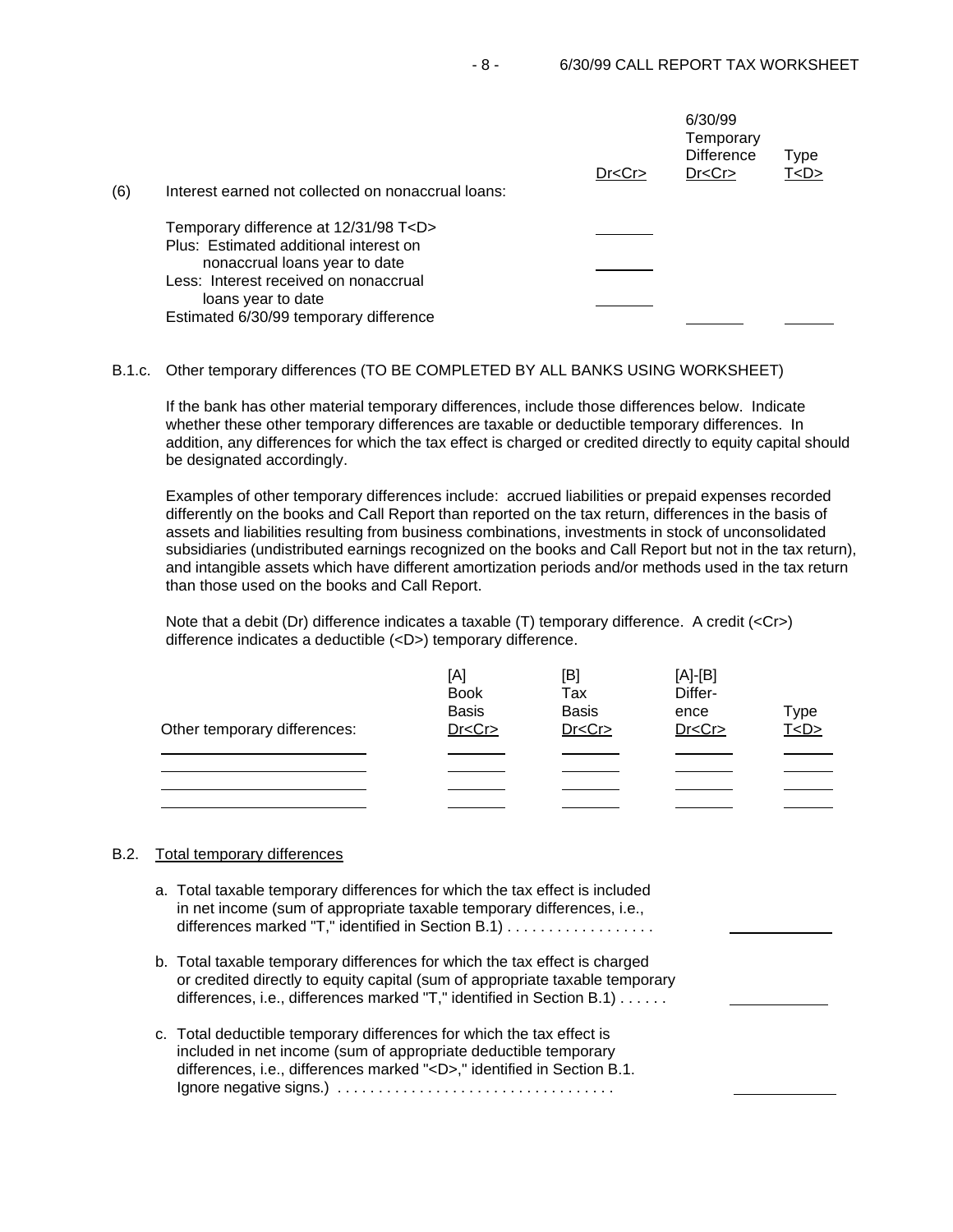$\overline{a}$ 

- d. Total deductible temporary differences for which the tax effect is charged or credited directly to equity capital (sum of appropriate deductible temporary differences, i.e., differences marked "<D>," identified in Section B.1. Ignore negative signs.) . . . . . . . . . . . . . . . . . . . . . . . . . . . . . . . . . . .
- B.3. Identify remaining tax carryforwards, including their expiration dates (add additional lines for additional carryforwards, if necessary)

| a. Net operating loss (NOL) carryforwards<br>Expiration Date _____________<br>Expiration Date _____________                                                                                                                                                                                                                                                                                                                             | Amount<br>Amount<br>Total                 |
|-----------------------------------------------------------------------------------------------------------------------------------------------------------------------------------------------------------------------------------------------------------------------------------------------------------------------------------------------------------------------------------------------------------------------------------------|-------------------------------------------|
| In determining the amount of NOL carryforwards, your bank should consider the effect<br>of any NOL carryforwards used in Section A to reduce taxes currently due. If any<br>amounts were reported in Line A.13, the amount to be reported here can be estimated<br>with the following calculation:<br>NOL carryforwards available at 1/1/99 less<br>[(the amount of NOL carryforwards estimated to<br>be used per Line A.13) $x(0.5)$ ] |                                           |
| b. Tax credit carryforwards<br>Expiration Date<br>Expiration Date _____________                                                                                                                                                                                                                                                                                                                                                         | Amount <u>________</u><br>Amount<br>Total |
| B.4. Calculate deferred tax liability for federal income tax purposes at June 30, 1999.                                                                                                                                                                                                                                                                                                                                                 |                                           |
| a. Total taxable temporary differences for which the tax effect is included                                                                                                                                                                                                                                                                                                                                                             |                                           |
| b. Deferred tax liability resulting from taxable temporary differences for<br>which the tax effect is included in net income (Line B.4.a multiplied by<br>the tax rate expected to apply when the amount of taxable temporary<br>differences result in additional taxable income in future periods) $3 \ldots \ldots$                                                                                                                   |                                           |
| c. Total taxable temporary differences for which the tax effect is charged<br>or credited directly to equity capital (from Line B.2.b)                                                                                                                                                                                                                                                                                                  |                                           |
| d. Deferred tax liability resulting from taxable temporary differences for<br>which the tax effect is charged or credited directly to equity capital<br>(Line B.4.c multiplied by the tax rate expected to apply when the amount<br>of taxable temporary differences result in additional taxable income in                                                                                                                             |                                           |
| e. Total deferred tax liability for federal income tax purposes at                                                                                                                                                                                                                                                                                                                                                                      |                                           |

 $3$  Refer to the discussion of the "applicable tax rate" in the Glossary entry for "income taxes" in the Call Report instructions and to footnote 5 on page 11 of this worksheet for further information.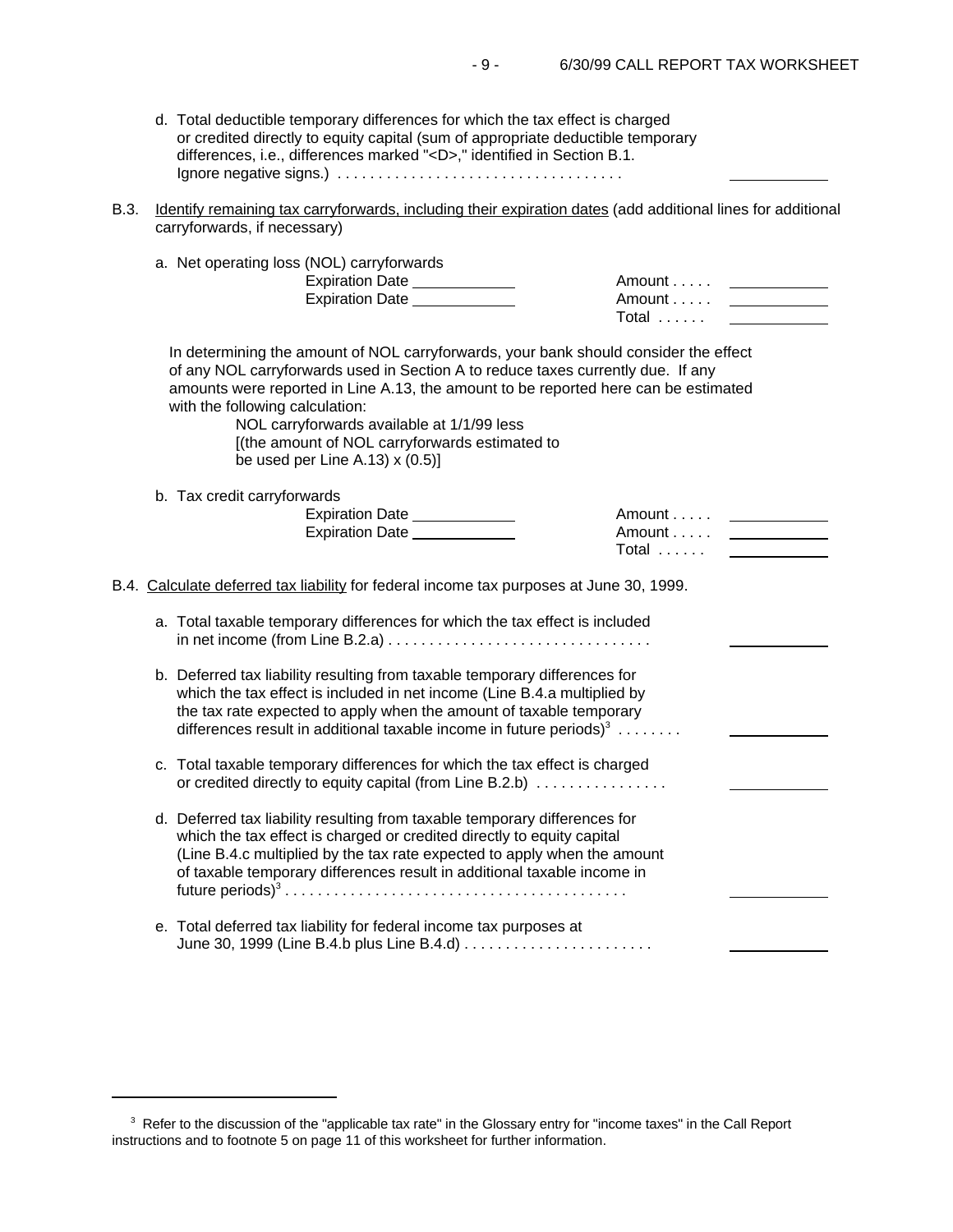### B.5. Calculate deferred tax asset for federal income tax purposes at June 30, 1999.

|    | a. Total deductible temporary differences for which the tax effect is                                                                                                                                                                                                                                            |       |
|----|------------------------------------------------------------------------------------------------------------------------------------------------------------------------------------------------------------------------------------------------------------------------------------------------------------------|-------|
|    | b. Deferred tax asset resulting from deductible temporary differences for<br>which the tax effect is included in net income (Line B.5.a multiplied by the<br>tax rate expected to apply when the amount of deductible temporary<br>differences are used to reduce taxable income in future periods) <sup>4</sup> |       |
|    | c. Deferred tax asset resulting from net operating loss carryforwards<br>(Line B.3.a multiplied by the tax rate expected to apply when the<br>net operating loss carryforwards are utilized in future periods) <sup>4</sup>                                                                                      | $(+)$ |
|    | d. Tax credit carryforwards available to reduce taxes payable in future                                                                                                                                                                                                                                          | $(+)$ |
|    | e. Total deferred tax assets for which the tax effect is included in<br>net income (Line B.5.b plus Line B.5.c plus Line B.5.d)                                                                                                                                                                                  |       |
| f. | Total deductible temporary differences for which the tax effect is charged<br>or credited directly to equity capital (from Line B.2.d)                                                                                                                                                                           |       |
|    | g. Deferred tax asset resulting from deductible temporary differences for<br>which the tax effect is charged or credited directly to equity capital<br>(Line B.5.f multiplied by the tax rate expected to apply when the amount<br>of deductible temporary differences are used to reduce taxable income         |       |
|    | h. Total deferred tax assets for federal income tax purposes before<br>valuation allowance, if any (Line B.5.e plus Line B.5.g)                                                                                                                                                                                  |       |

# B.6. Assessing the need for a valuation allowance

Banks must consider all available evidence, both positive and negative, in assessing the need for a valuation allowance to reduce the total deferred tax assets for federal income tax purposes in Line B.5.h to the amount that is more likely than not to be realized. The future realization of deferred tax assets ultimately depends on the existence of sufficient taxable income of the appropriate character in either the carryback or carryforward period. Four sources of taxable income may be available to realize deferred tax assets:

- (1) Taxable income in carryback years (which can be offset to recover taxes previously paid),
- (2) Reversing taxable temporary differences,
- (3) Future taxable income (exclusive of reversing temporary differences and carryforwards), and
- (4) Tax-planning strategies.

In general, positive evidence refers to the existence of one or more of the four sources of taxable income. To the extent evidence about one or more sources of taxable income is sufficient to support a conclusion that a valuation allowance is not necessary (i.e., the bank can conclude that the deferred tax asset is more likely than not to be realized), other sources need not be considered. However, if a valuation allowance is needed, each source of income must be evaluated to determine the appropriate amount of the allowance needed.

<sup>4</sup> Refer to the discussion of the "applicable tax rate" in the Glossary entry for "income taxes" in the Call Report instructions and to footnote 5 on page 11 of this worksheet for further information.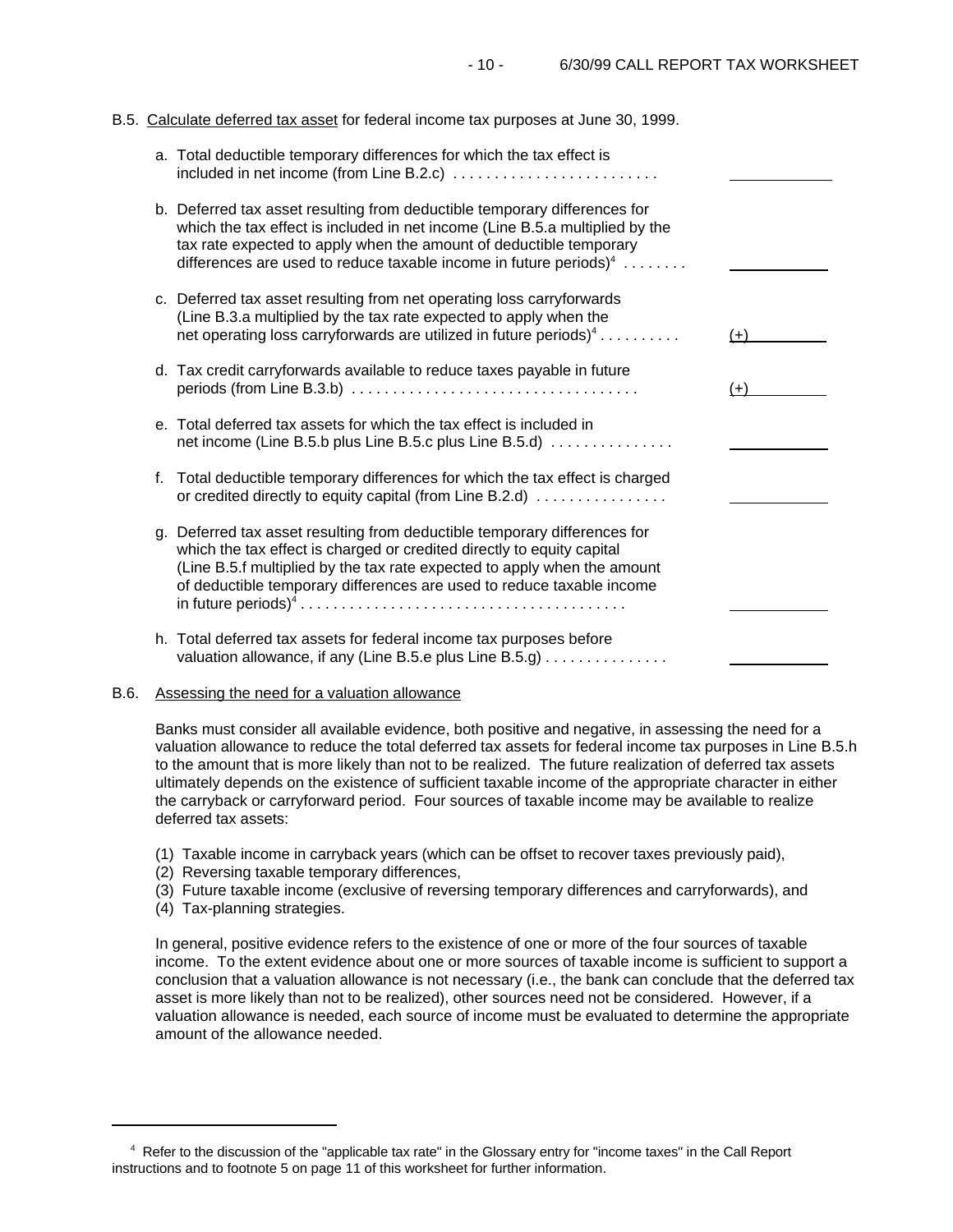Evidence used in determining the valuation allowance should be subject to objective verification. The weight given to evidence when both positive and negative evidence exist should be consistent with the extent to which it can be objectively verified. Under FASB 109, the existence of a cumulative loss for the prior three years is significant negative evidence that would be difficult for a bank to overcome.

Refer to the discussion of the "valuation allowance" in the Glossary entry for "income taxes" in the Call Report instructions for further information.

|       | Line B.6:<br>Valuation allowance to reduce the total deferred tax assets for federal<br>income tax purposes in Line B.5.h to the amount that is more likely                                                                                                                                                                                                                                                                                         | $(-)$ |
|-------|-----------------------------------------------------------------------------------------------------------------------------------------------------------------------------------------------------------------------------------------------------------------------------------------------------------------------------------------------------------------------------------------------------------------------------------------------------|-------|
| B.7.  | Deferred tax asset for federal income tax purposes, net of valuation<br>allowance, at June 30, 1999 (Line B.5.h minus Line B.6)                                                                                                                                                                                                                                                                                                                     |       |
| B.8.  | Net deferred tax asset (liability) for federal income tax purposes at June 30,<br>1999 (Line B.7 minus Line B.4.e) (Report this amount in Schedule RC-F,<br>Item 2, or Schedule RC-G, Item 2, as appropriate)                                                                                                                                                                                                                                       |       |
| B.9.  | Net deferred tax asset (liability) for which the tax effect is included in<br>net income for federal income tax purposes at June 30, 1999 [Line B.5.e<br>minus (the lesser of Line B.5.e and Line B.6) minus Line B.4.b]                                                                                                                                                                                                                            |       |
|       | B.10. Net deferred tax asset (liability) for which the tax effect is included in net<br>income for federal income tax purposes at December 31, 1998 [This<br>amount is from Line B.9 of the 12/31/98 Call Report tax worksheet.].                                                                                                                                                                                                                   |       |
| B.11. | Year-to-date deferred income tax expense (benefit) for federal income tax<br>purposes (determined as the change for the period in the net deferred tax<br>asset or liability for which the tax effect is included in net income)                                                                                                                                                                                                                    |       |
|       | NOTE: The change in a bank's net deferred tax asset (liability) for which<br>the tax effect is charged or credited directly to equity capital is not reported<br>as part of a bank's deferred tax income tax expense (benefit).                                                                                                                                                                                                                     |       |
| B.12. | Year-to-date deferred income tax expense (benefit) for state and local tax<br>purposes. This amount must be computed if the tax laws of the bank's<br>state and local tax authorities differ significantly from the federal tax laws. <sup>5</sup><br>Compute this amount by performing the calculation outlined in Lines B.1<br>through B.11, considering only deferred tax asset and liability amounts for<br>state and local income tax purposes |       |

<sup>&</sup>lt;sup>5</sup> In assessing whether a separate calculation is necessary, the bank should consider any differences in loss carryback or carryforward periods, or in other provisions of the tax law. If the tax laws of the state and local jurisdictions do not differ significantly from federal income tax laws, then the calculation of deferred income tax expense (benefit) can be made in the aggregate. The bank would complete Lines B.1 through B.11 on the worksheet considering both the federal and state and local income tax rates. The rate used should consider whether amounts paid in one jurisdiction are deductible in another jurisdiction. For example, since state and local taxes are deductible for federal income tax purposes, the aggregate combined rate generally would be (1) the federal tax rate plus (2) the state and local tax rates minus (3) the federal tax effect of the deductibility of the state and local taxes at the federal tax rate.